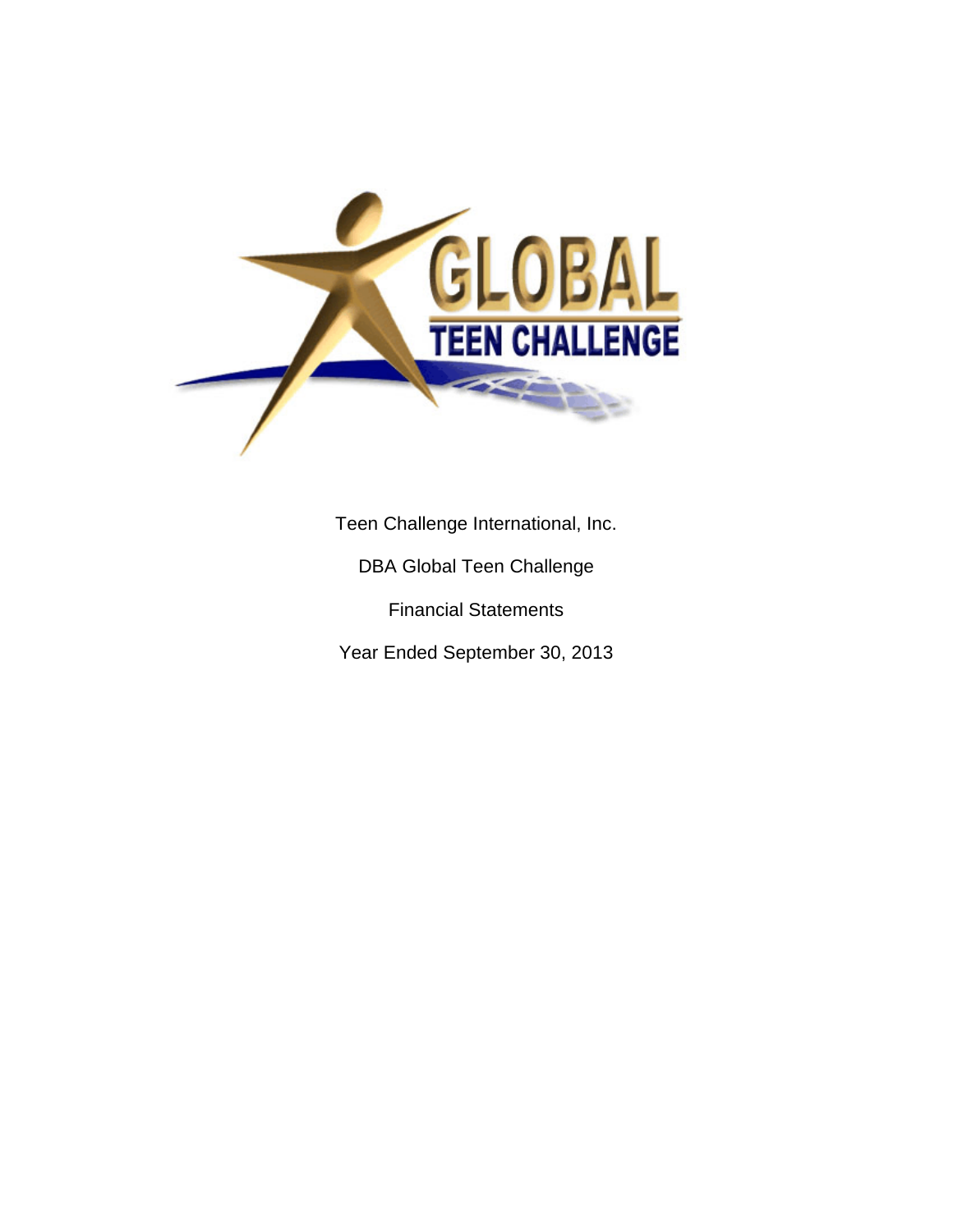## TEEN CHALLENGE INTERNATIONAL, INC. FOR THE YEAR ENDED SEPTEMBER 30, 2013

# TABLE OF CONTENTS

|                                        | <b>PAGE</b> |
|----------------------------------------|-------------|
| <b>Independent Auditor's Report</b>    |             |
| <b>Financial Statements</b>            |             |
| <b>Statement of Financial Position</b> | 2           |
| <b>Statement of Activities</b>         | 3           |
| <b>Statement of Cash Flows</b>         | 4           |
| Notes to the Financial Statements      | 5           |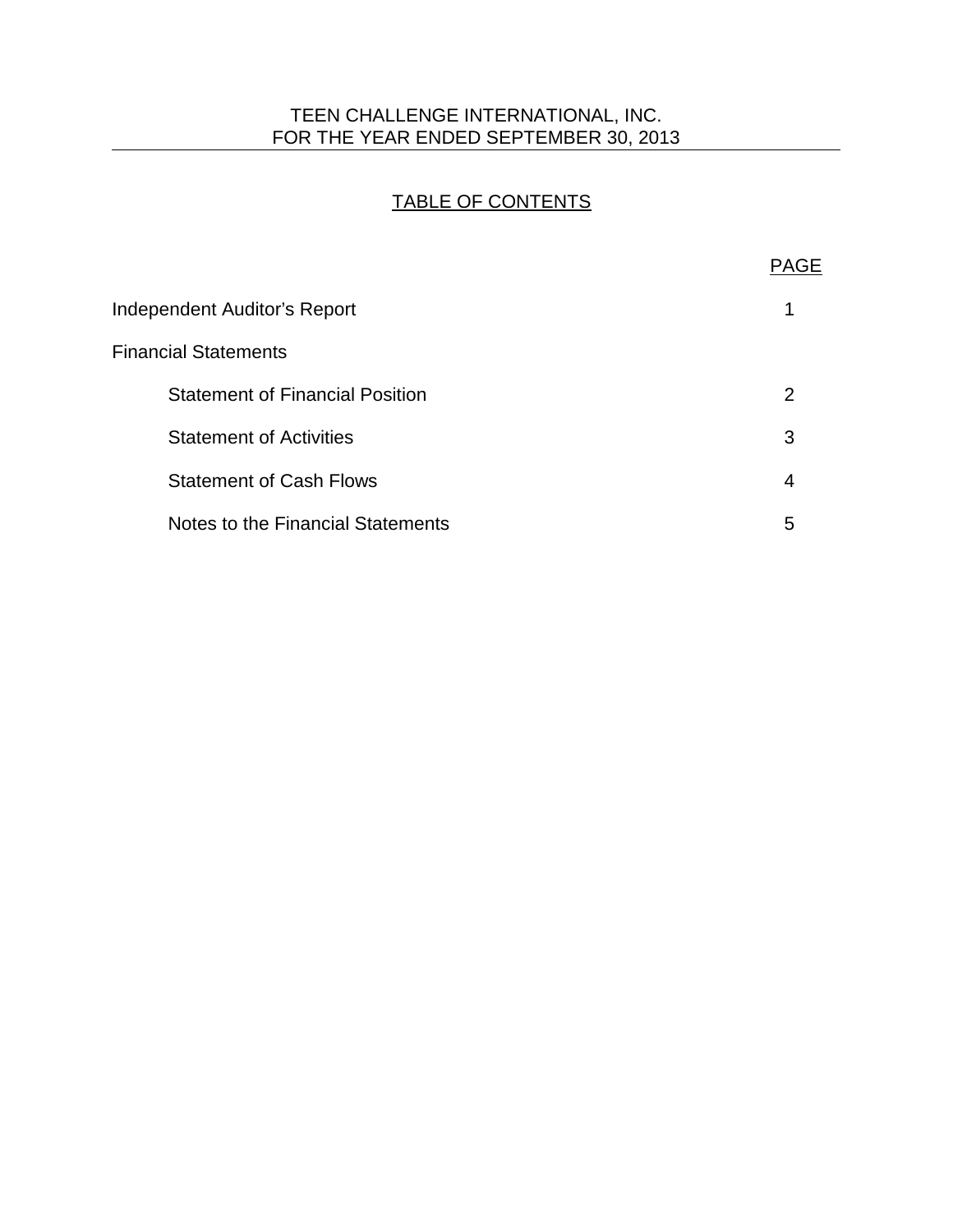ROBERT I. BEHAR, CPA/CFF, FCPA MARC A. REID, CPA KAREN D. MELTON, CPA DONALD E. BROWN, JR, CPA DENlSE TAYLOR, CPAICFF, CrFA, CDFA, MBA



2821 HARLEY COURT SUITE 300 COLUMBUS, GEORGIA 31909

(706) 576-4900 (888) 510-4900 FAX (706) 617-6907

January 9, 2014

#### INDEPENDENT AUDITOR'S REPORT

To the Board of Directors Teen Challenge International, Inc.

We have audited the accompanying financial statements of Teen Challenge International, Inc. (a nonprofit organization), which comprise the statement of financial position as of September 30, 2013, and the related statements of activities and cash flows for the year then ended, and the notes to the financial statements.

#### **Management's Responsibility for the Financial Statements**

Management is responsible for the preparation and fair presentation of these financial statements in accordance with accounting principles generally accepted in the United States of America; this includes the design, implementation, and maintenance of internal control relevant to the preparation and fair presentation of financial statements that are free from material misstatement, whether due to fraud or error.

#### **Auditor's Responsibility**

Our responsibility is to express an opinion on these financial statements based on our audit. We conducted our audit in accordance with auditing standards generally accepted in the United States of America. Those standards require that we plan and perform the audit to obtain reasonable assurance about whether the financial statements are free of material misstatement.

An audit involves performing procedures to obtain audit evidence about the amounts and disclosures in the financial statements. The procedures selected depend on the auditor's judgement, including the assessment of the risks of material misstatement of the financial statements, whether due to fraud or error. In making those risk assessments, the auditor considers internal control relevant to the entity's preparation and fair presentation of the financial statements in order to design audit procedures that are appropriate in the circumstances, but not for the purpose of expressing an opinion on the effectiveness of the entity's internal control. Accordingly, we express no such opinion. An audit also includes evaluating the appropriateness of accounting policies used and the reasonableness of significant accounting estimates made by management, as well as evaluating the overall presentation of the financial statements.

We believe that audit evidence we have obtained is sufficient and appropriate to provide a basis for our audit opinion.

#### **Opinion**

In our opinion, the financial statements referred to above present fairly, in all material respects, the financial position of Teen Challenge International, Inc. as of September 30, 2013, and the changes in its net assets and its cash flows for the year then ended in accordance with accounting principles generally accepted in the United States of America.

Behar, Reid, Melton, Brown & Taylor, CPA,

Brown & Taylor, CPAs

Columbus, Georgia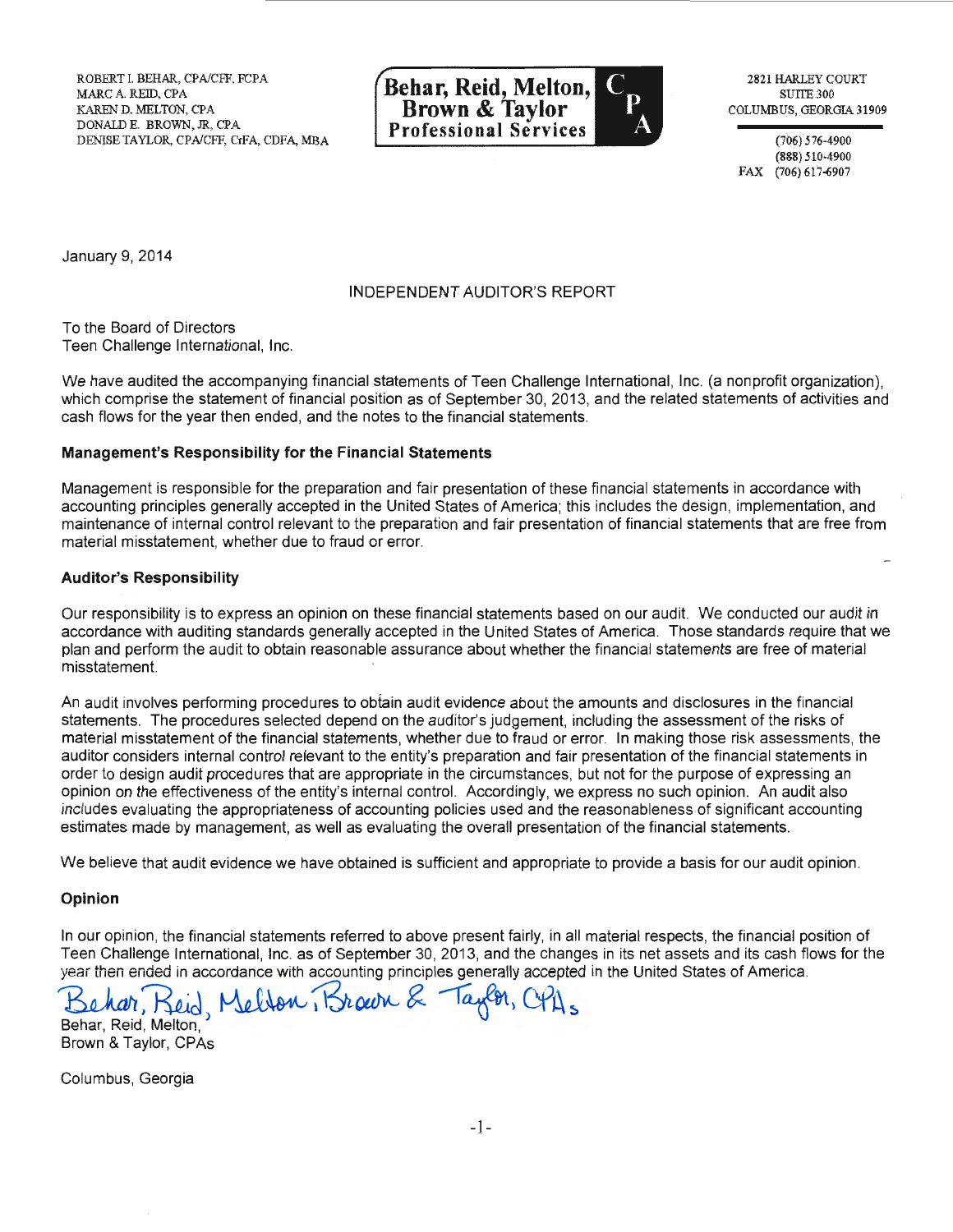## TEEN CHALLENGE INTERNATIONAL, INC. STATEMENT OF FINANCIAL POSITION SEPTEMBER 30, 2013

#### ASSETS

| <b>CURRENT ASSETS</b>             |               |
|-----------------------------------|---------------|
| Cash and Cash Equivalents         | \$<br>589,810 |
| <b>Accounts Receivable</b>        | 349           |
| Accounts Receivable, Affiliates   | 5,275         |
| <b>Prepaid Expenses</b>           | 14,809        |
| Inventory                         | 5,589         |
| <b>Total Current Assets</b>       | 615,832       |
| PROPERTY AND EQUIPMENT            |               |
| Furniture                         | 9,491         |
| Equipment                         | 21,442        |
| Total                             | 30,933        |
| Less: Accumulated Depreciation    | (22, 568)     |
| Net Property and Equipment        | 8,365         |
|                                   |               |
| <b>OTHER ASSETS</b>               |               |
| Loan Receivable                   | 10,000        |
| <b>TOTAL ASSETS</b>               | \$<br>634,197 |
|                                   |               |
|                                   |               |
| <b>LIABILITIES AND NET ASSETS</b> |               |
|                                   |               |
| <b>CURRENT LIABILITIES</b>        |               |
| <b>Accounts Payable</b>           | \$<br>16,345  |
| <b>Accrued Expenses</b>           | 2,666         |
| Note Payable, Line of Credit      | 274,000       |
| <b>Total Current Liabilities</b>  | 293,011       |
|                                   |               |
| <b>NET ASSETS</b>                 |               |
| Unrestricted                      | (249, 580)    |
| <b>Temporarily restricted</b>     | 590,766       |
| <b>Total Net Assets</b>           | 341,186       |
| TOTAL LIABILITIES AND NET ASSETS  | \$<br>634,197 |
|                                   |               |

The accompanying notes are an integral part of these financial statements.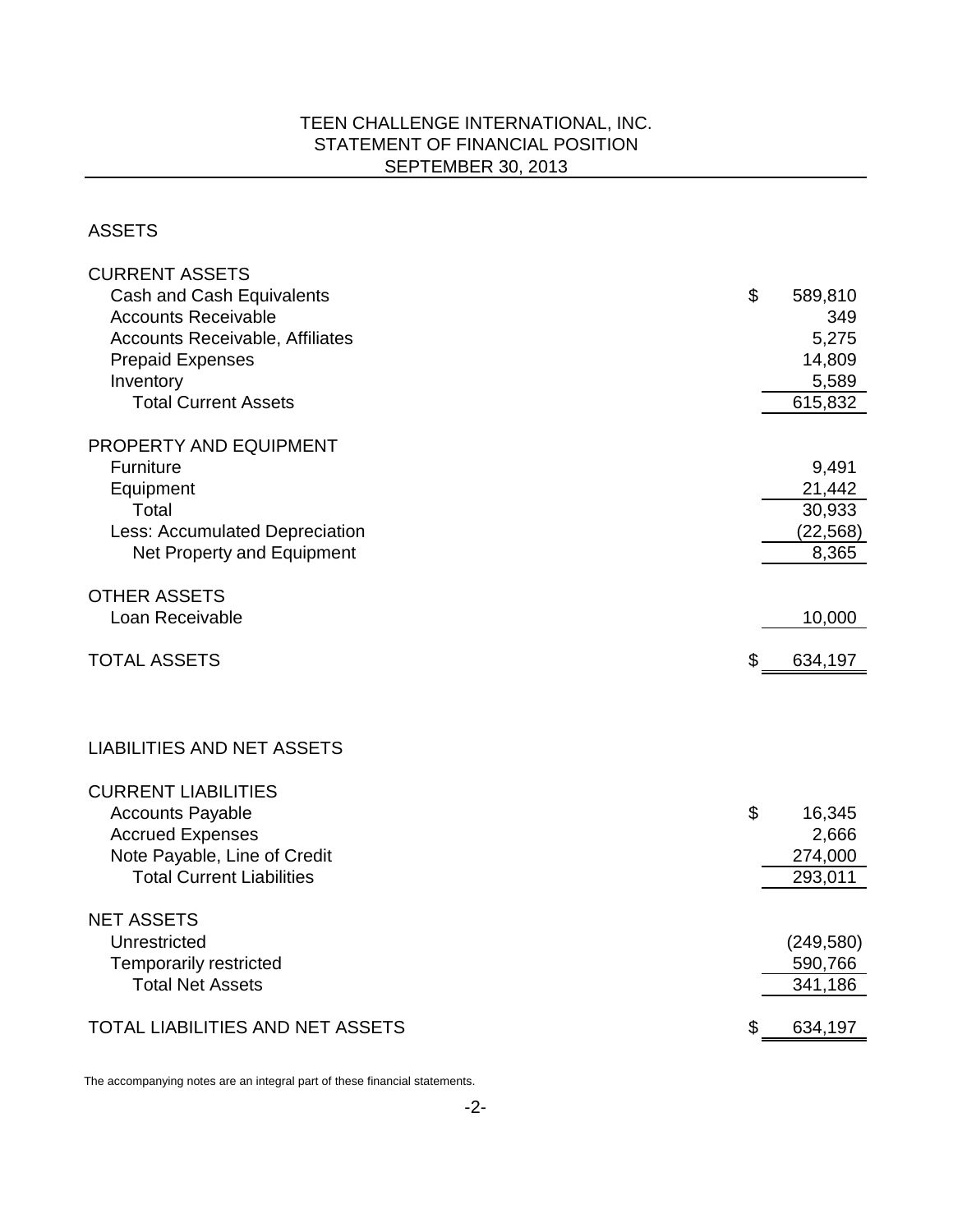## TEEN CHALLENGE INTERNATIONAL, INC. STATEMENT OF ACTIVITIES FOR THE YEAR ENDED SEPTEMBER 30, 2013

|                                               |                    | Temporarily  | Permanently |           |
|-----------------------------------------------|--------------------|--------------|-------------|-----------|
|                                               | Unrestricted       | Restricted   | Restricted  | Total     |
| <b>SUPPORT AND REVENUE</b>                    |                    |              |             |           |
| Support                                       | \$<br>2,813,173 \$ | 2,031,289 \$ | $-0 - $$    | 4,844,462 |
| Revenue                                       |                    |              |             |           |
| Royalty Income                                | 10,247             | -0-          | -0-         | 10,247    |
| Book Sales, net of cost                       | 2,001              | -0-          | -0-         | 2,001     |
| <b>Investment Income</b>                      | 1,586              | -0-          | -0-         | 1,586     |
| <b>Net Assets Released from Restrictions:</b> |                    |              |             |           |
| <b>Satisfaction of Usage Restrictions</b>     | 1,856,026          | (1,856,026)  | -0-         | -0-       |
|                                               |                    |              |             |           |
| <b>TOTAL SUPPORT AND REVENUE</b>              | 4,683,033          | 175,263      | -0-         | 4,858,296 |
| <b>EXPENSES</b>                               |                    |              |             |           |
|                                               |                    |              |             |           |
| <b>Program Service</b>                        | 4,680,629          | -0-<br>-0-   | -0-<br>-0-  | 4,680,629 |
| <b>Management and General</b>                 | 75,277             |              |             | 75,277    |
| <b>Fund Raising</b><br><b>TOTAL EXPENSES</b>  | 111,324            | -0-<br>$-0-$ | -0-<br>-0-  | 111,324   |
|                                               | 4,867,230          |              |             | 4,867,230 |
| <b>CHANGE IN NET ASSETS</b>                   | (184, 197)         | 175,263      | -0-         | (8,934)   |
| NET ASSETS AT BEGINNING OF YEAR               | (65, 383)          | 415,503      | -0-         | 350,120   |
|                                               |                    |              |             |           |
| NET ASSETS AT END OF YEAR                     | (249,580) \$       | 590,766 \$   | $-0 - $$    | 341,186   |

The accompanying notes are an integral part of these financial statements.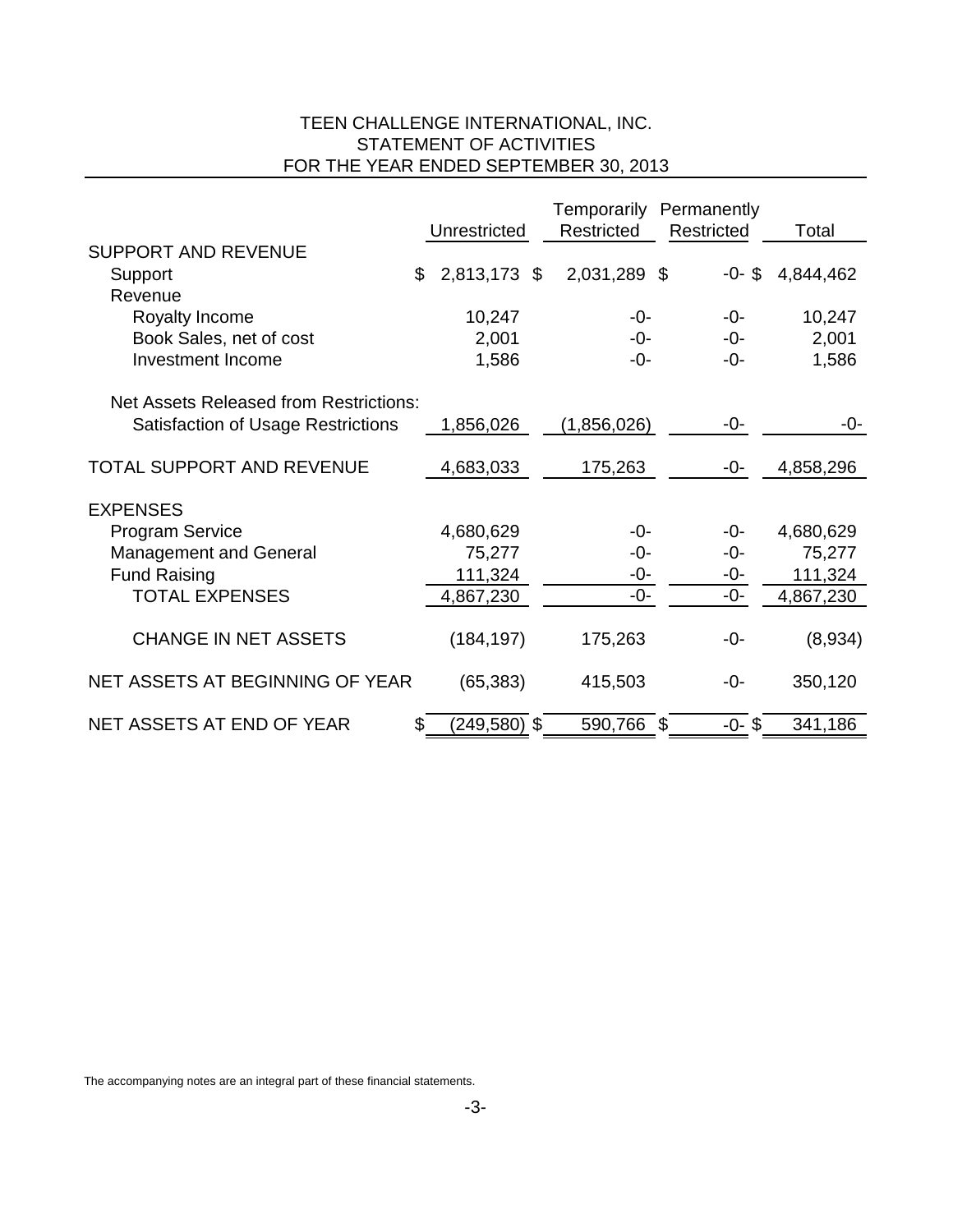## TEEN CHALLENGE INTERNATIONAL, INC. STATEMENT OF CASH FLOWS FOR THE YEAR ENDED SEPTEMBER 30, 2013

| CASH FLOWS FROM OPERATING ACTIVITIES             |               |
|--------------------------------------------------|---------------|
| Change in net assets                             | \$<br>(8,934) |
| Adjustments to reconcile change in net assets to |               |
| net cash provided by operating activities:       |               |
| Depreciation                                     | 3,737         |
| Changes in operating assets & liabilities:       |               |
| (Increase) Decrease in Accounts Receivable       | 14,558        |
| (Increase) Decrease in Prepaid Expenses          | 13,501        |
| (Increase) Decrease in Inventory                 | (4,242)       |
| Increase (Decrease) in Accounts Payable          | (7,002)       |
| Increase (Decrease) in Accrued Expenses          | 2,666         |
| NET CASH PROVIDED BY OPERATING ACTIVITIES        | 14,284        |
|                                                  |               |
| CASH FLOWS FROM FINANCING ACTIVITIES             |               |
| Proceeds from Notes Payable, Line of Credit      | 162,000       |
| NET CASH PROVIDED BY FINANCING ACTIVITIES        | 162,000       |
|                                                  |               |
| INCREASE IN CASH AND CASH EQUIVALENTS            | 176,284       |
| CASH AND CASH EQUIVALENTS, BEGINNING OF YEAR     | 413,526       |
|                                                  |               |
| CASH AND CASH EQUIVALENTS, END OF YEAR           | \$<br>589,810 |
|                                                  |               |
|                                                  |               |
| SUPPLEMENTAL DISCLOSURE OF CASH FLOW INFORMATION |               |
| Interest paid during the year                    | \$<br>7,662   |
| Income taxes paid during the year                | \$<br>$-0-$   |

The accompanying notes are an integral part of these financial statements.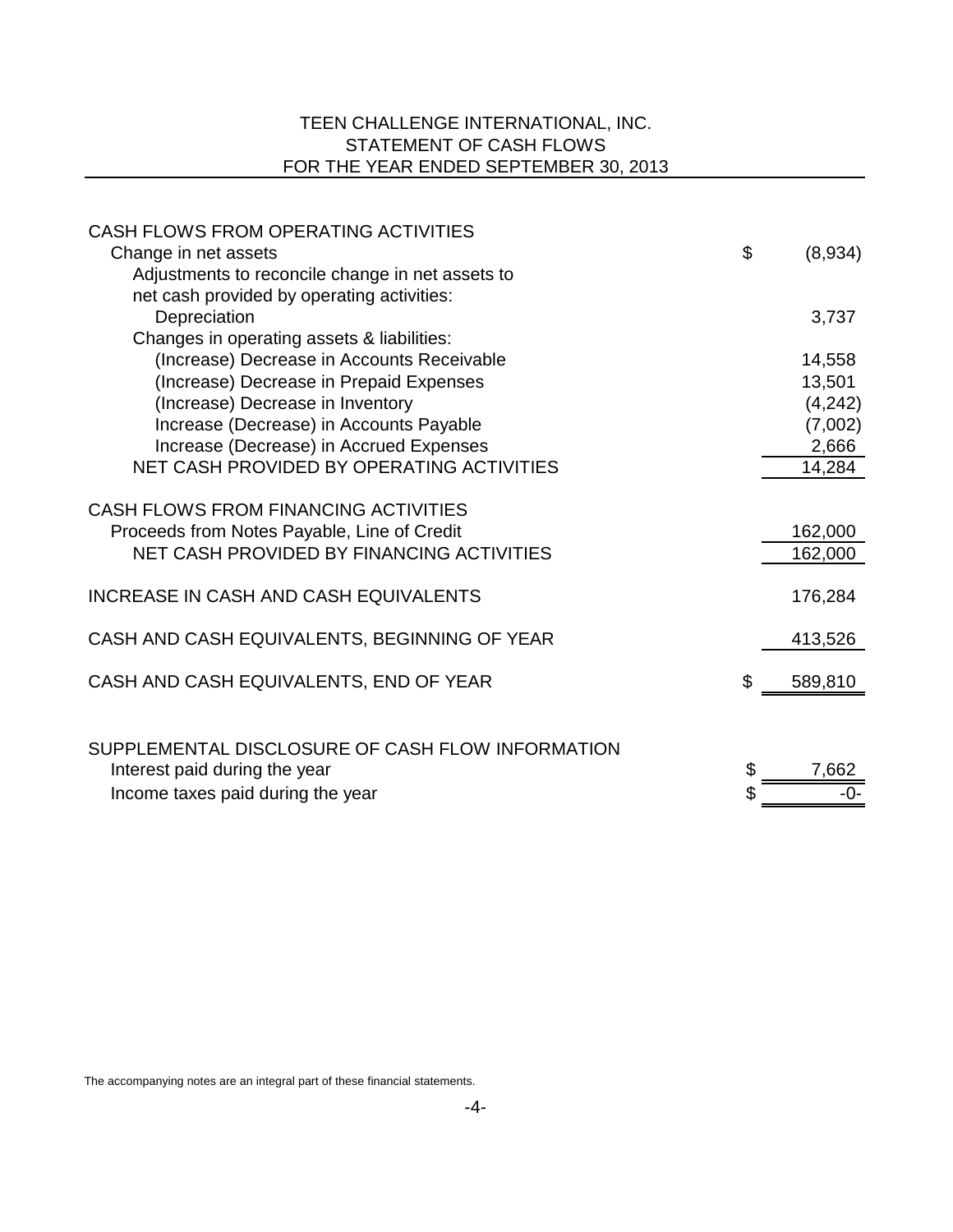## NOTE A - NATURE OF ACTIVITIES AND SIGNIFICANT ACCOUNTING POLICIES

### Nature of Activities

Teen Challenge International, Inc. (the "Organization"), also known as Global Teen Challenge, is a Florida nonprofit corporation established during March 1995. Its purpose is to receive and administer funds and operate exclusively for religious, charitable, scientific, literary, and educational purposes within the meaning of Section 501(c)(3) of the Internal Revenue Code. Among these purposes is pioneering new Teen Challenge Centers globally, training Teen Challenge workers, and promoting communication and fellowship between Teen Challenge Centers throughout the world. The purpose of Teen Challenge Centers can generally be described as follows, which is consistent with their mission statement:

To assist in the development and implementation of Teen Challenge programs worldwide.

The organization is committed to serving a wide variety of people in diverse cultural and economic settings who suffer emotional, spiritual, and physical needs that result from conditions beyond their personal control. Recognizing this diversity of conditions, the organization will respect the cultural and religious preferences of the peoples and countries it assists, and will never use religious persuasion or a profession of faith as a factor in distributing aid to needy people.

### Promises to Give

Contributions are recognized when the donor makes a promise to give to the Organization that is, in substance, unconditional. Contributions that are restricted by the donor are reported as increases in unrestricted net assets if the restrictions expire in the fiscal year in which the contributions are recognized. All other donor-restricted contributions are reported as increases in temporarily or permanently restricted net assets depending on the nature of the restrictions. When a restriction expires, temporarily restricted net assets are reclassified to unrestricted net assets. The organization uses the allowance method to determine uncollectible unconditional promises receivable. The allowance is based on management's analysis of specific promises made and no allowance was deemed necessary for the year ended September 30, 2013.

### Contributed Services

Contributed services are recognized if the services received (a) create or enhance nonfinancial assets or (b) require specialized skills that are provided by individuals possessing those skills and would typically need to be purchased if not provided by donation. Other volunteer services that do not meet these criteria are not recognized in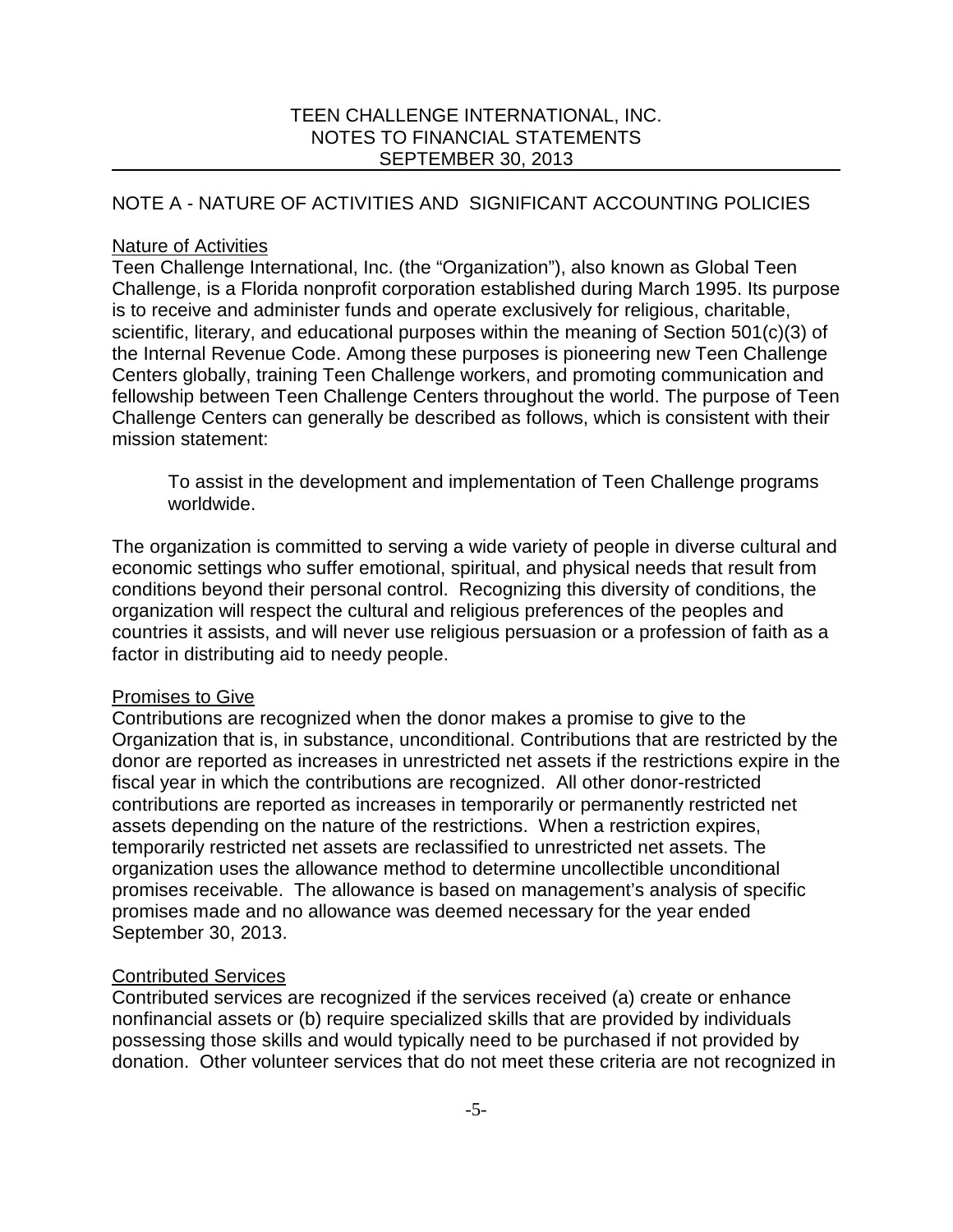the financial statements, as there is no objective basis of deriving their value. During the year ended September 30, 2013, contributed services received by the Organization that met this criteria totaled \$2,595,779, and have been recorded as part of "support" and "program expenses" in the accompanying statement of activities.

#### **Estimates**

The preparation of financial statements in conformity with generally accepted accounting principles requires management to make estimates and assumptions that affect certain reported amounts and disclosures. Accordingly, actual results could differ from those estimates.

#### Income Taxes

Teen Challenge International, Inc. is exempt from federal income taxes under section 501(c)(3) of the Internal Revenue Code and therefore has made no provision for federal income taxes in the accompanying financial statements. In addition, Teen Challenge International, Inc. has been determined by the Internal Revenue Service not to be a "private foundation" within the meaning of Section 509(a) of the Internal Revenue Code.

#### Financial Statement Presentation

The Organization is required to report information regarding its financial position and activities according to three classes of net assets: unrestricted net assets, temporarily restricted net assets, and permanently restricted net assets.

#### Donated Property

The Organization recognizes donations of real and personal property at their estimated fair values. The Organization receives assistance in the form of rent free usage of facilities. This rent free usage totaled \$94,500 during the year ended September 30, 2013, and has been recorded as part of "support" and "program expenses" in the accompanying statement of activities.

#### Cash and Cash Equivalents

For purposes of the statement of cash flows, the Organization considers all highly liquid investments available for current use with an initial maturity of three months or less to be cash equivalents. At September 30, 2013 there were \$554,868 in investments that are not FDIC or SIPC insured.

#### Inventory

Inventory is recorded at cost and consists of books held for resale.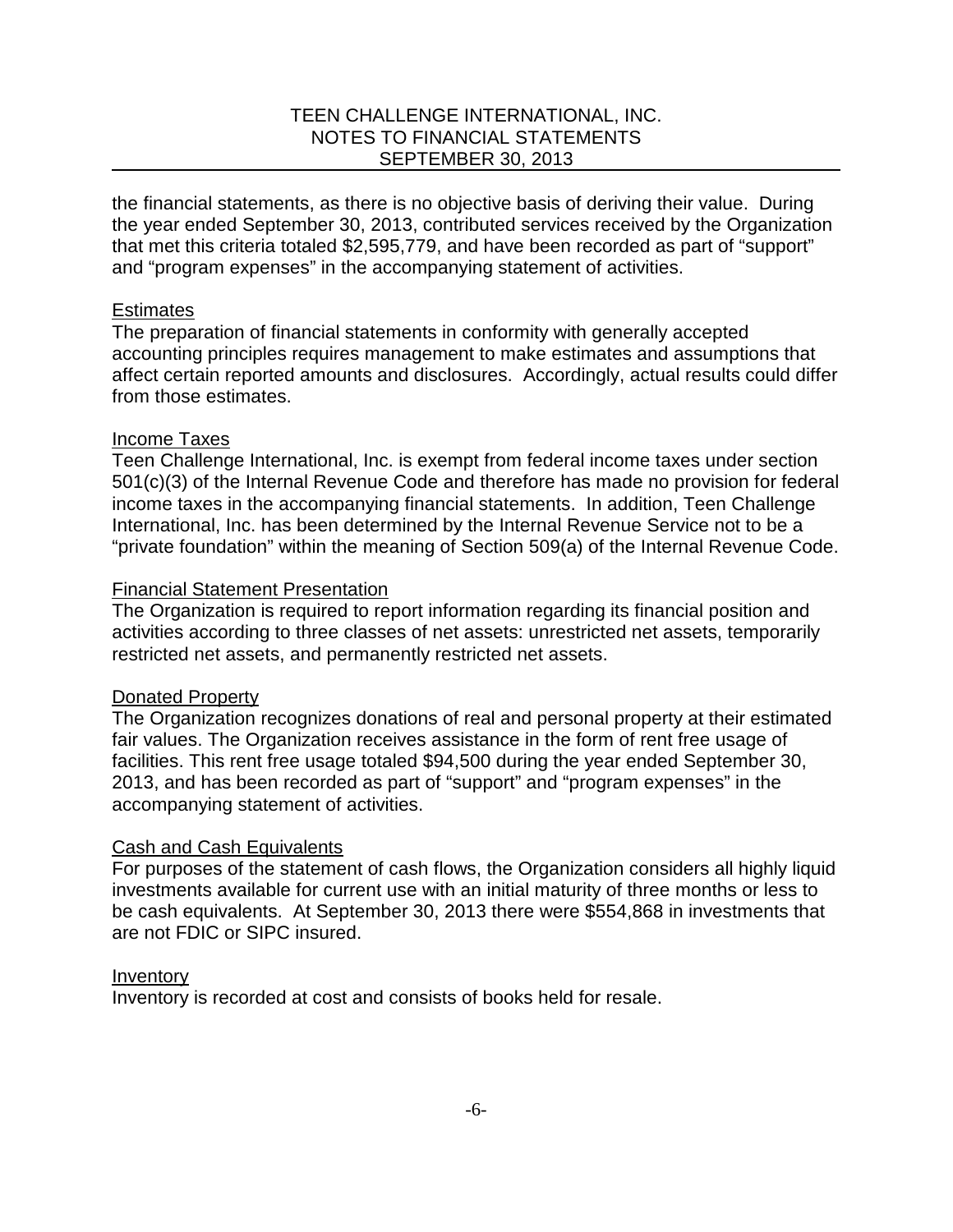### Fair Value of Financial Instruments:

The fair value of financial instruments is determined by reference to various market data and other valuation techniques, as appropriate. The Organization believes that the fair value of financial instruments, including cash and cash equivalents, accounts and notes receivable, notes payable and accounts payable and accrued liabilities, approximates their recorded value due primarily to the short-term nature of their maturities.

### Property and Equipment

It is the Organization's policy to capitalize property and equipment over \$500. Lesser amounts are expensed. Purchased property and equipment is capitalized at cost. Donations of property and equipment are recorded as contributions at their estimated fair value. Such donations are reported as unrestricted contributions unless the donor has restricted the donated asset to a specific purpose. Assets donated with explicit restrictions regarding their use and contributions of cash that must be used to acquire property and equipment are reported as restricted contributions. Absent donor stipulations regarding how long those donated assets must be maintained, the Organization reports expirations of donor restrictions when the donated or acquired assets are placed in service as instructed by the donor. The Organization reclassifies temporarily restricted net assets to unrestricted net assets at that time. Property and equipment are depreciated using the straight-line method.

### Functional Allocation of Expenses

The costs of providing the various programs and other activities have been summarized on a functional basis in the statement of activities. Accordingly, certain costs have been allocated among the programs and supporting services benefitted.

### NOTE B - RELATED PARTY TRANSACTIONS

The Organization's president currently serves as the president of the Teen Challenge of Florida, Inc. ("TCF"). During the year ended September 30, 2013, the Organization made payments of \$39,004 to TCF for reimbursements of expenses and payment for services, and payments of \$595,482 were made to TCF to carry out their ministry activities.

The Organization received rent free usage of its facilities from TCF during the year ended September 30, 2013 with a fair market value of \$94,500.

Accounts receivable, affiliates is due from various Teen Challenge organizations for expenses the Organization paid on their behalf. This is a non-interest bearing receivable and repayment is anticipated currently.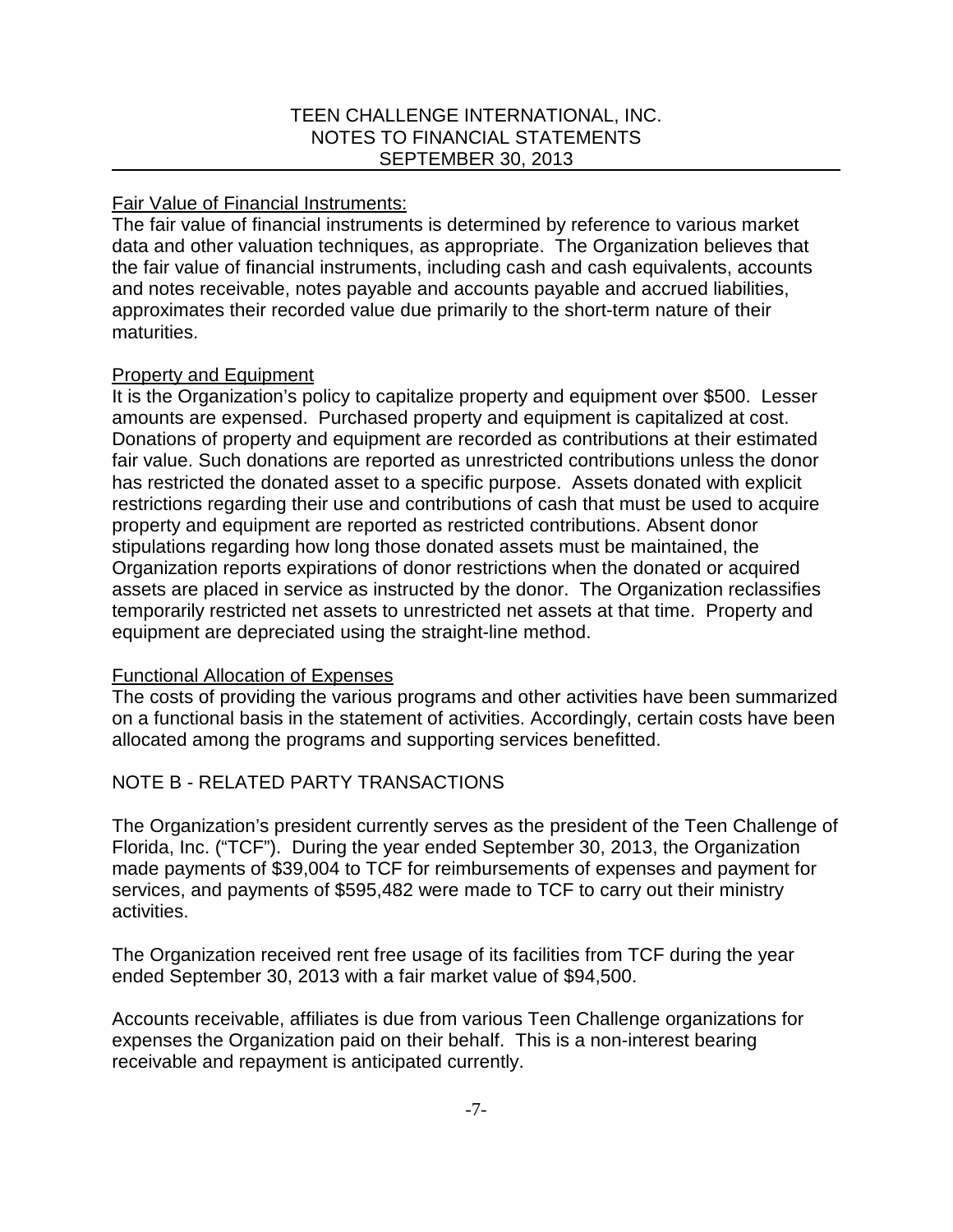The loan receivable is due from a member of the board of directors. This is a noninteresting bearing loan receivable that does not have a defined repayment schedule.

### NOTE C - CONCENTRATIONS

The Organization receives contributions from a major contributor, the Assemblies of God ("AG"), and other ministries affiliated with AG ("AG Affiliates"). During the year ended September 30, 2013, the Organization received \$22,550 and \$74,198 in donations from AG and AG Affiliates, respectively. The Organization also has an agreement with AG whereby the Organization makes contributions to AG equal to 5% of donations received by the Organization from AG Affiliates. During the year ended September 30, 2013, the Organization made contributions totaling \$5,584 to AG.

During the year ended September 30, 2013, the Organization received contributions totaling \$313,725 from other Teen Challenge organizations.

NOTE D - LINE OF CREDIT

The Organization has a \$300,000 unsecured bank line of credit expiring September 20, 2014. Interest is payable monthly and accrues at the bank's prime rate plus 1%. The balance as of September 30, 2013 is \$274,000.

### NOTE E - COMPENSATED ABSENCES

The employees of the Organization are entitled to paid holiday, vacation, and sick days, depending on job status, length of service, and other factors. It is impractical to estimate the amount of compensation for future absences and, accordingly, no liability has been reported in the accompanying financial statements. The policy is to recognize the cost of compensated absences when actually paid to employees.

NOTE F - OTHER ASSETS

Other Assets consists of the following at September 30, 2013:

A loan receivable from a member of the board of directors in the amount of \$10,000, non-interest bearing loan without a specified due date for repayment.